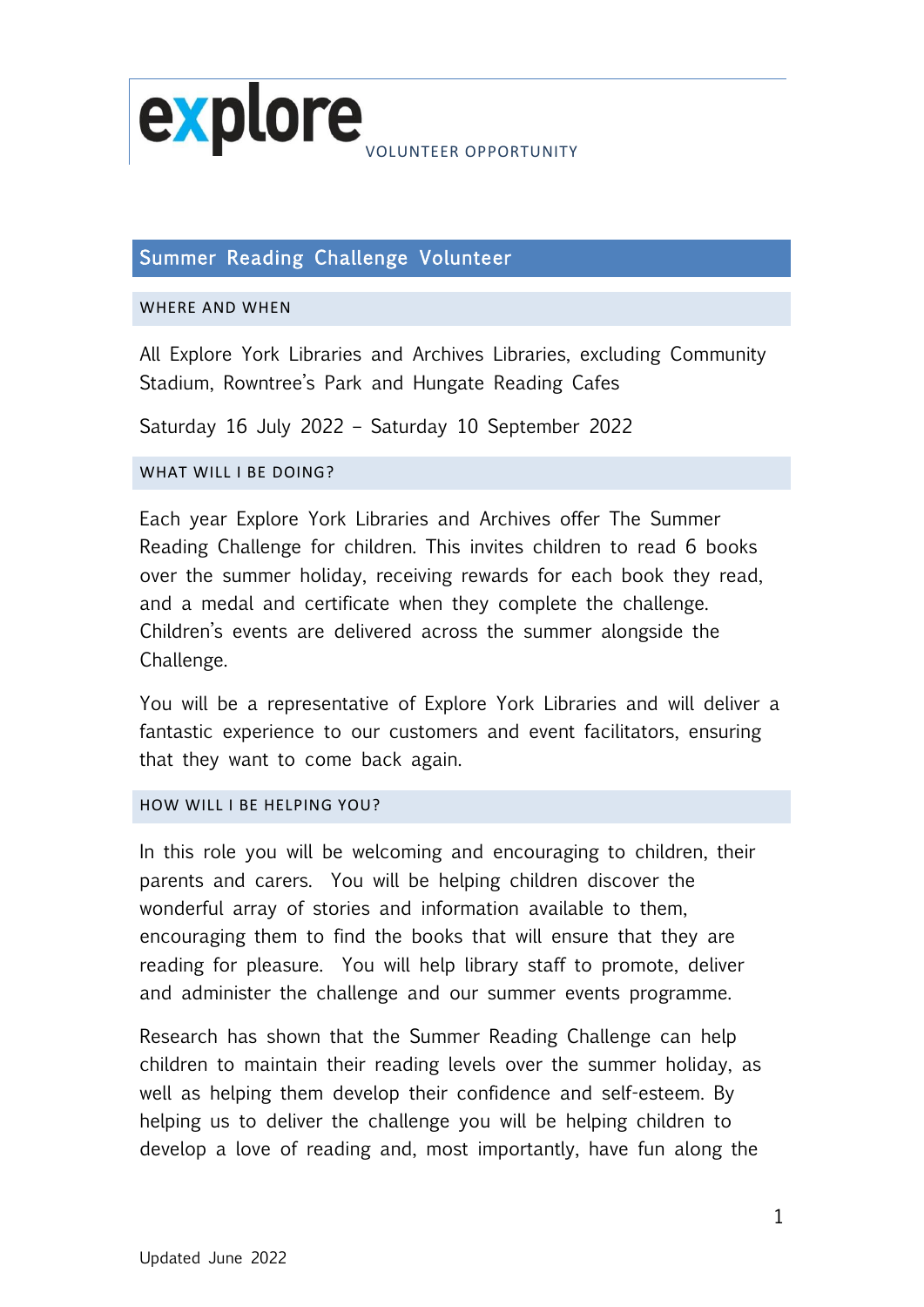

way. You will enable children to get more out of the challenge and help them to complete it and receive rewards and recognition. Our events add to this by letting children be creative, try new skills or develop ones they have in a relaxed environment.

## TASKS

- Be a friendly face in the library and actively encourage children to sign up to the challenge and advise about upcoming events and activities.
- Chat to children about what they've been reading.
- Help children choose books.
- Register and update children's records on our database.
- Help to create Summer Reading Challenge themed displays.
- Hand out rewards and encourage children to complete the challenge.
- Help children have fun using the Summer Reading Challenge website and activity sheets.
- Talk to children and adults at the events and taking part in the challenge about how they feel about it and record this feedback.
- Help with other related children's library activities, like tidying the children's area, shelving books, printing off activity sheets, etc.
- Support our staff/facilitators with the delivery of Summer Reading Challenge events
	- o Help to set up and clear up at the start and end of the session.
	- o Register children as they arrive.
	- o Help children to do the activity if needed.